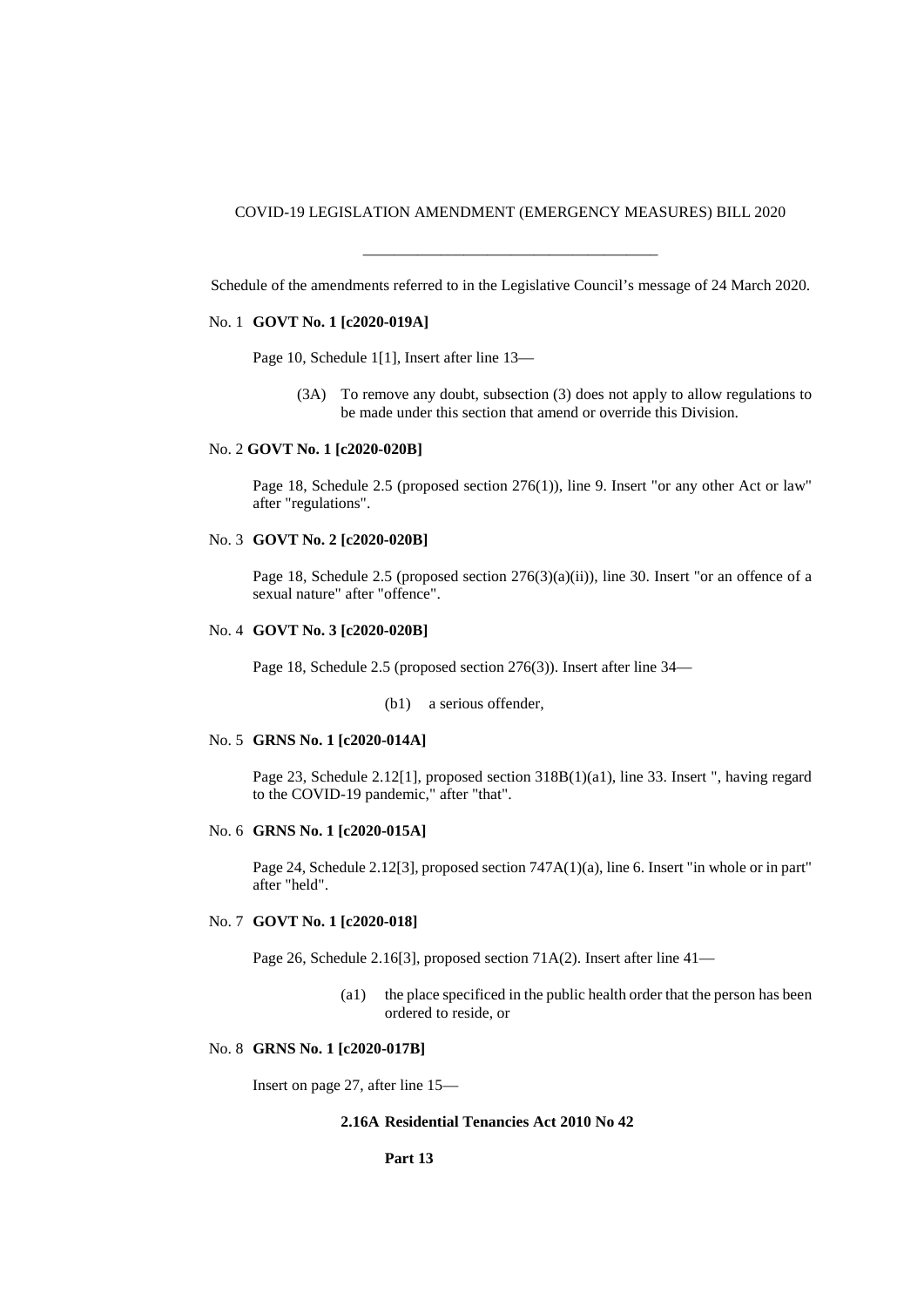### Insert after Part 12—

## **Part 13 Response to COVID-19 pandemic**

# **229 Regulation-making power**

- (1) The regulations under any relevant Act may provide for the following matters for the purposes of responding to the public health emergency caused by the COVID-19 pandemic—
	- (a) prohibiting the recovery of possession of premises by a landlord, owner or proprietor of premises from a tenant or resident of the premises under the relevant Act in particular circumstances,
	- (b) prohibiting the termination of a residential tenancy agreement, occupancy agreement or site agreement by a landlord, proprietor of premises or operator of a community under the relevant Act in particular circumstances,
	- (c) regulating or preventing the exercise or enforcement of another right of a landlord, proprietor of premises or operator of a community by the landlord, proprietor or operator under the relevant Act or an agreement relating to the premises,
	- (d) exempting a tenant, resident or home owner, or a class of tenants, residents or home owners, from the operation of a provision of the relevant Act or any agreement relating to premises.
- (2) The Minister may recommend to the Governor that regulations be made under this section only if—
	- (a) Parliament is not currently sitting and is not likely to sit within 2 weeks after the day the regulations are made, and
	- (b) in the Minister's opinion, the regulations are reasonable to protect the health, safety and welfare of tenants or residents under the Act.
- (3) Regulations made under this section are not limited by the regulation-making power in a relevant Act.
- (4) Regulations made under this section expire on—
	- (a) the day that is 6 months after the day on which the regulation commences, or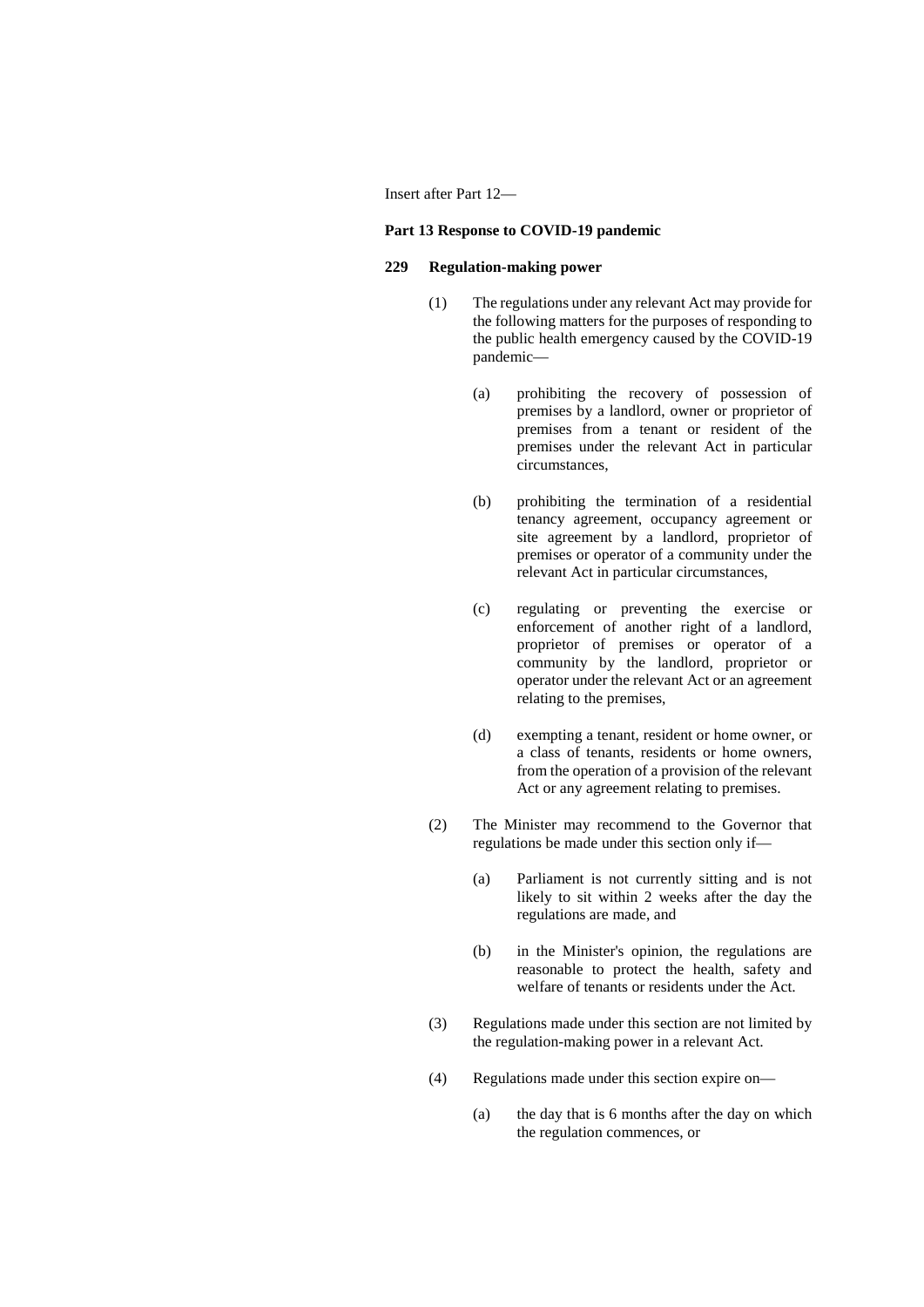- (b) the earlier day decided by Parliament by resolution of either House of Parliament.
- (5) In this section—

*occupancy agreement* has the same meaning as in the *Boarding Houses Act 2012.*

*operator of a community* has the same meaning as in the *Residential (Land Lease) Communities Act 2013.*

*proprietor* has the same meaning as in the *Boarding Houses Act 2012.*

*relevant Act* means any of the following—

- (a) *Boarding Houses Act 2012,*
- (b) *Residential (Land Lease) Communities Act 2013,*
- (c) *Residential Tenancies Act 2010,*
- (d) any other Act relating to the leasing of premises or land for residential purposes.

*site agreement* has the same meaning as in the *Residential (Land Lease) Communities Act 2013*.

#### **2.16B Retail Leases Act 1994 No 46**

#### **Part 11**

Insert after Part 10—

### **Part 11 Response to COVID-19 pandemic**

#### **87 Regulation-making power**

- (1) The regulations under any relevant Act may provide for the following matters for the purposes of responding to the public health emergency caused by the COVID-19 pandemic—
	- (a) prohibiting the recovery of possession of premises by a lessor or owner of premises or land from a lessee or tenant of the premises or land under the relevant Act in particular circumstances,
	- (b) prohibiting the termination of a lease or tenancy by a lessor or owner of premises or land under the relevant Act in particular circumstances,
	- (c) regulating or preventing the exercise or enforcement of another right of a lessor or owner of premises or land